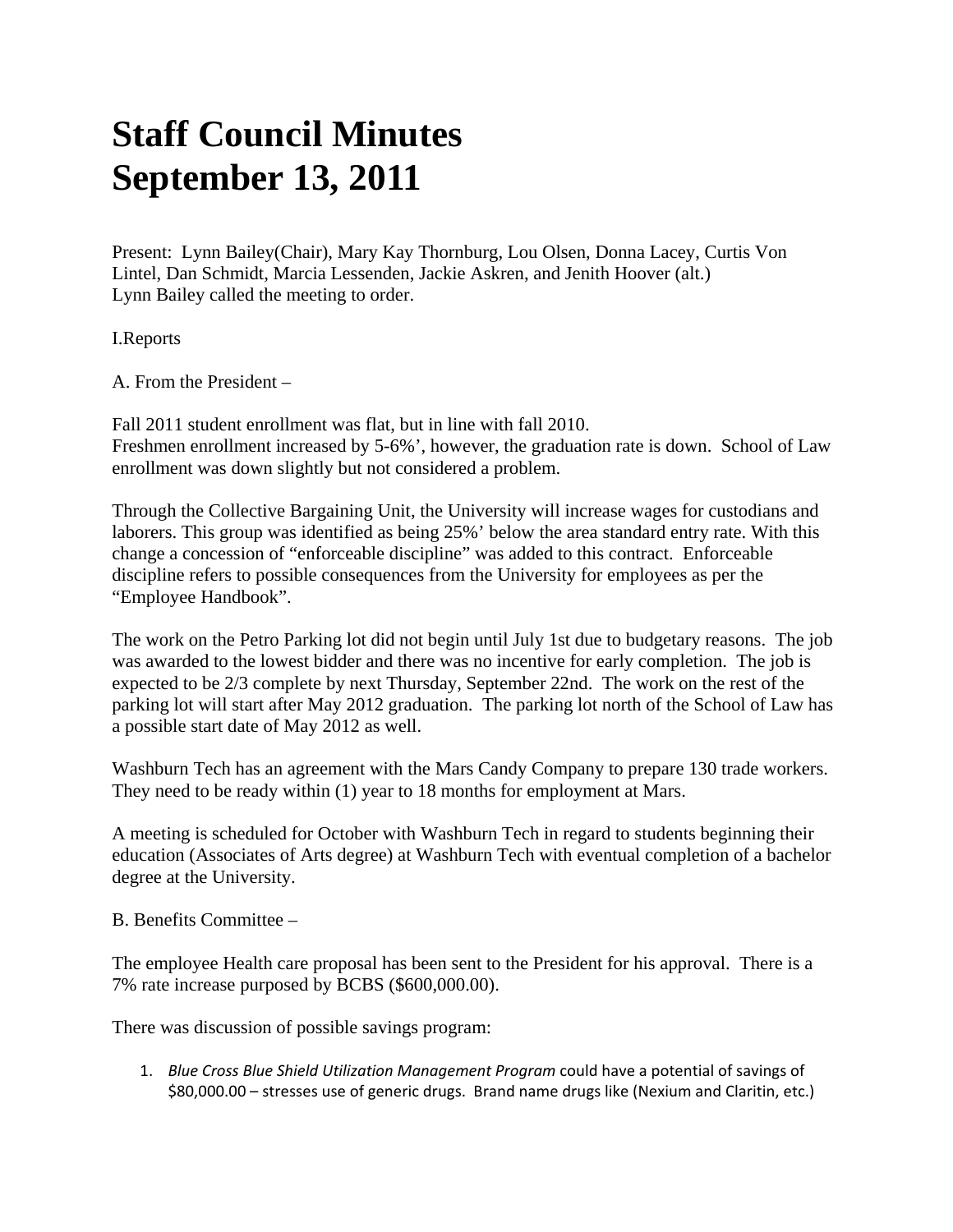would no longer be an option unless paid out of pocket at the higher provider rate by the policyholder.

To aid in the transition to this program, this proposal will start January 2012. This will give the employee's time to visit with their health care teams to help them move towards generic equivalents.

2. Encourage employees to review "summary of claims" information on their billing and visit with their pharmacist/physician to clarify/resolve questions and issues.

After the President approves the proposal, it will be forwarded to the Board of Regents at the September meeting.

II. Discussion Items

A. Safety Committee – Lynn asked for a volunteer to serve on the Safety Committee. There was a motion and second to defer the issue to our October meeting. The motion passed.

B. CIO/Director of ISS Candidates – The search committee will meet tomorrow at 2:30 p.m. The committee received over 100 applications in the current round of recruitment for this position. Twenty four were identified as prime applicants and was narrowed to six for reference checks. All final candidate interviews will be "Skype" by the committee. The final two or 3 candidates will be invited to campus. This is a crucial hire for the University and all employees should consider participating in open sessions as invited.

With completion of the University website renovation, all University logos will be the same for all units. The new website will be easier to navigate and more user-friendly.

III. New Business

A. Nomination Committee – Lynn noted the following Staff Council areas that are in rotation replacement:

Administrative B, D, F Hourly B, D, F, H, J, K Self-nomination forms were sent out September 1st. Election forms were sent last Thursday. Lou Olsen and Lynn will count the nomination ballots which are due on Friday. Currently, a candidate has not been identified for only one area; Administrative D.

B. University Email Policy – What is the policy for using the University email system for buying, selling, or renting personal items? Use of University email system is not an appropriate advertising venue for personal gain. All mass Faculty and Staff email can be explained in the following link http://www.washburn.edu/iss/docs/masscommunication.pdf. This document was